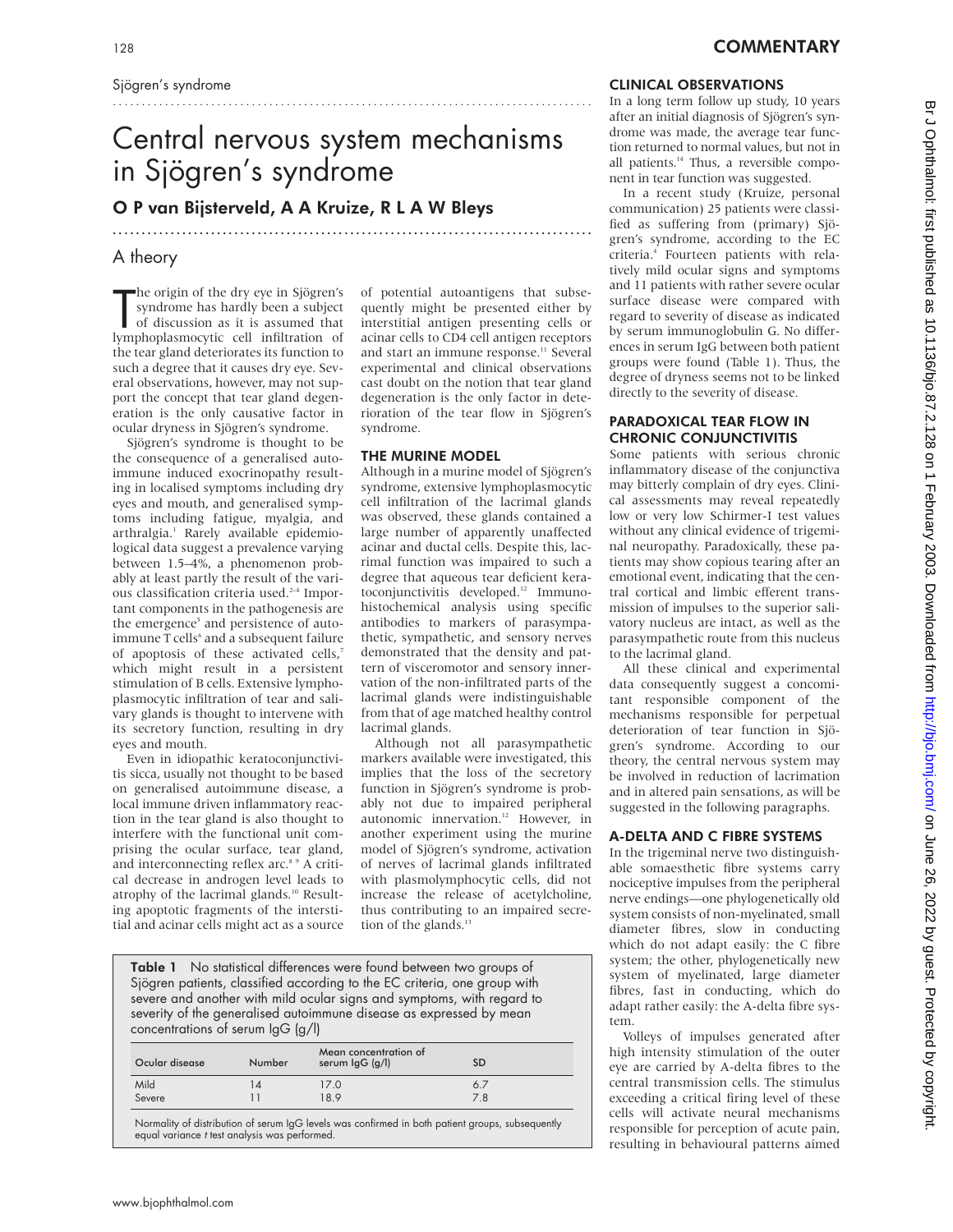at avoiding sensory and affective sensations. It will also activate the parasympathetic system resulting in tearing.

If the stimulus continues, however, volleys of impulses are also carried by the C fibre system. These fibre impulses are transmitted to the substantia gelatinosa of the spinal trigeminal nucleus especially and will be transmitted to higher centres to be perceived as "slow pain."

#### SUBSTANTIA GELATINOSA, A TRANSMISSION MODULATING **SYSTEM**

The substantia gelatinosa is the region in the spinal cord and the spinal trigeminal nucleus where many nociceptive impulses are processed after entering the central nervous system. This region contains densely packed small interneurons which interconnect by short fibres and are also connected with longer fibres of the spinal trigeminal tract. It is believed that the substantia gelatinosa acts as a synaptic transmission modulating system of nerve impulses from the peripheral trigeminal fibres to the central transmission cells. Summation through continuous stimulation of these cells by A-delta fibres is prevented by a negative feedback mechanism. However, under conditions of prolonged stimulation, the A-delta fibre system begins to adapt and gives way by transmission through the C fibre system. Volleys in small diameter fibres activate a positive feedback mechanism, which enhances the effect of the incoming impulses.<sup>16</sup>

Because of the positive feedback mechanism in the substantia gelatinosa there is a temporal summation of the incoming signals to the central transmission cells, a mechanism first suggested by Livingstone<sup>17</sup> and called "wind-up."<sup>1</sup> The wind-up response is thought to underlie central sensitisation, an adaptation of afferent neurons to prolonged nociceptive stimuli as occurs in tissue damage and inflammation, which contributes to hyperalgesia and persistence of pain.18 19 When the output of the central transmission cells exceeds a certain level, a number of responses may be triggered through ascending systems. Nociceptive information uses the trigeminothalamic and trigeminoreticulothalamic tracts, as well as direct pathways to limbic structures such as the hypothalamus and amygdala. Subsequent activation of, particularly, the thalamus, the amygdala, the hypothalamus, the parabrachial nucleus, the brain stem reticular formation, as well as the parietal and frontal cortex, may occur.

#### C FIBRE TRANSMISSION

In Sjögren's syndrome, the amount of tear flow is initially decreased through infiltration of the tear gland with subsequent loss of function, which causes

increased friction between the outer ocular tissues. Dryness of the cornea may cause exfoliation of the superficial corneal epithelium leaving corneal erosions, resulting in considerable ocular discomfort, which is chronic in nature, because of the character of Sjögren's syndrome. Because of the continuous stimulation caused by the chronic inflammatory reaction of the conjunctiva and the exfoliative changes of the cornea epithelium in Sjögren's syndrome, repeated constant C fibre stimuli result in "slow pain," a diffuse, burning sensation of the conjunctiva, so characteristic of the dry eye in Sjögren's syndrome.

This relatively unchecked C fibre input can also easily lead to summation (windup), which can augment responses of spinal trigeminal nucleus neurons and lead to central sensitisation. More important even: we hypothesise that this C fibre input can induce a frequency conditioned reversal of the expected response by inhibiting the parasympathetic system. Frequency conditioned reversal of responses of the autonomic nervous system have been described for the cardiovascular system.<sup>20</sup> It is uncertain which circuitry is responsible for this inhibition. Considering the connections between ascending pathways and limbic structures (hypothalamus and amygdala) on one hand, and between limbic structures and the periaqueductal grey on the other hand,<sup>19</sup> we hypothesise that the inhibition process takes place in this circuitry, the hypothalamus being important to coordinate autonomic functions. As a consequence there is reduction of tearing and this we believe is the reversible and additional factor in Sjögren's dry eye.

#### ADEQUACY OF THE THEORY

In chronic inflammatory conditions of Sjögren's dry eye, summation of peripheral input may occur since C fibre activity starts to dominate the A-delta fibre activity resulting in an active inhibition of the parasympathetic system at the central level in the peri-aqueductal grey area of the limbic system. There have been reports of peripheral sympathetic and/or parasympathetic dysfunction,<sup>21-27</sup> but none of these reports are incompatible with the concept of C fibre induced inhibition of tear flow in Sjögren's syndrome.

Also, in clinical practice, including persistent and consequent care of a supportive ophthalmologist, long term, low dose treatment of chronic inflammatory disease of the conjunctiva, consisting of twice a day a drop of 0.025–0.1% dexamethasone, markedly improved subjective and objective conditions in Sjögren patients. This treatment allowed a number of patients to discontinue any local medication, including tear substitutes. In case of the complication of a herpes simplex infection of the eye, a maximal oral dose of antiviral agents during 3 weeks, in addition to tapering down the local steroid treatment, not lower than an equivalent of a once a day drop of 0.1% dexamethasone, may be necessary.

Furthermore, in our long term follow up study, many, but not all, Sjögren patients had subjective rather than objective improvement of tear function. The most important contribution to the understanding of the alleviation of discomfort and pain, without an objective improvement under these conditions, is the emphasis on central neural mechanisms, as will be explained now.

#### CENTRAL CONTROL OF PAIN

In a previous section it was pointed out that afferent fibres in the medulla oblongata and spinal cord, transporting nociceptive information, activate many brain centres, among them peri-aqueductal grey and brainstem raphe nuclei. Descending systems originating in these centres modulate the sensitivity of the substantia gelatinosa, the primary processing centre of nociceptive impulses. Limbic brain structures influence the peri-aqueductal grey, which explains altered pain sensations during stressful events. For example, some soldiers severely wounded at the Anzio beachhead in the second world war experienced no pain, probably because they realised they had escaped from the ordeal of the battlefield alive.<sup>28</sup> Central nervous system activities subserving emotion, attention, and memories of previous experience are thus able to exert control over the sensory input through modulating the synaptic transmission.<sup>29</sup> In our view this mechanism underlies subjective improvement of discomfort as a result of consequent care of a supportive ophthalmologist. The central control is complex and may be very selective, however, which may explain individual differences.

## **CONCLUSION**

The central nervous system may have an important role in the cascade of events that occur in Sjögren's syndrome. Our presented theory of repeated constant C fibre stimuli, in combination with frequency conditioned inhibition of the central autonomic centre for tear flow, has a striking power to explain clinical and experimental discrepancies of the concept of infiltration and destruction of the tear gland as a single cause in tear flow depression. In addition, central neural mechanisms may also explain those cases where patients have subjective rather than objective improvements of complaints.

Br J Ophthalmol 2003;87:128–130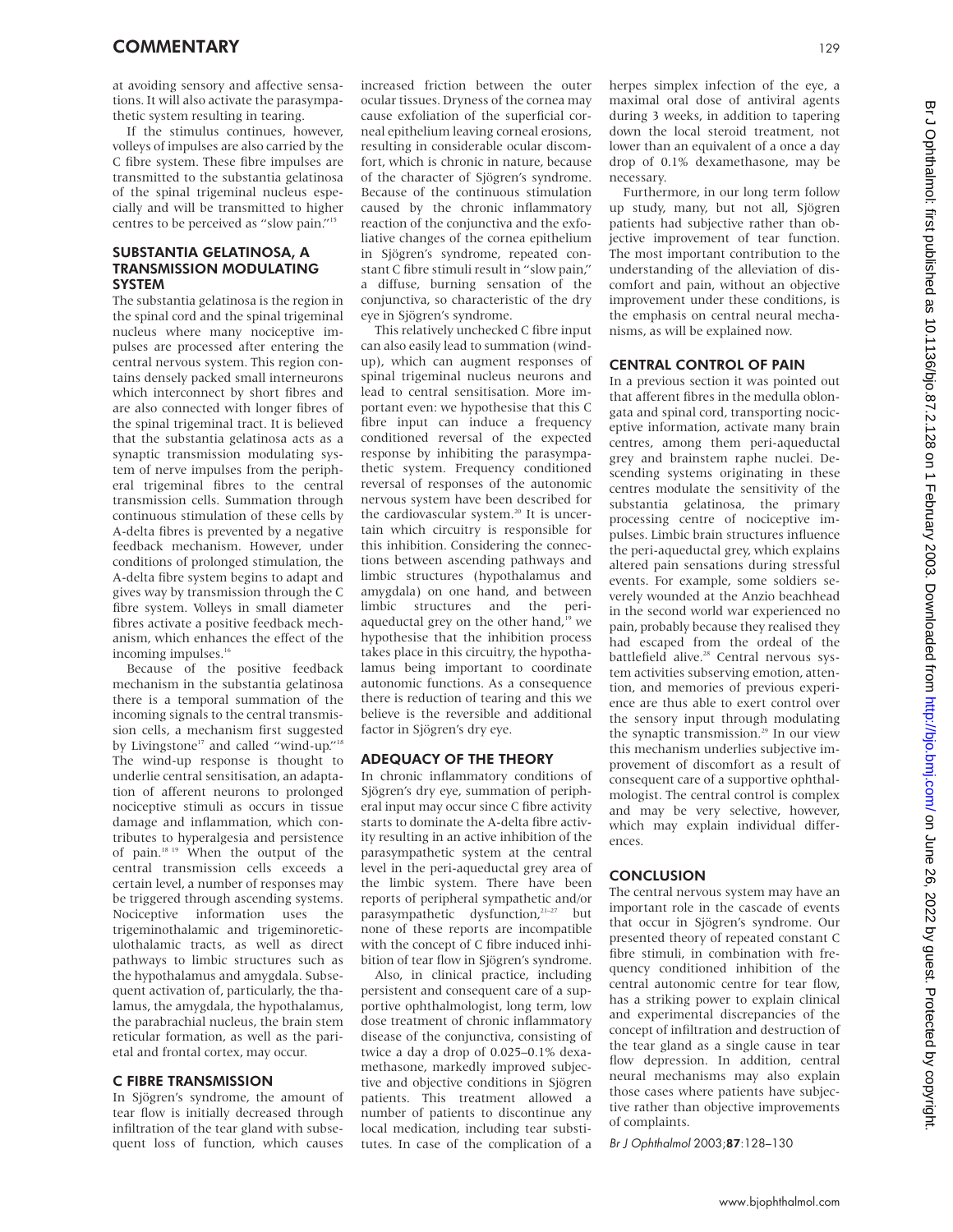## 130 **COMMENTARY**

Br J Ophthalmol: first published as 10.1136/bjo.87.2.128 on 1 February 2003. Downloaded from http://bjo.bmj.com/ on June 26, 2022 by guest. Protected by copyright. on June 26, 2022 by guest. Protected by copyright. Here it is 10.2023 by Guest. 2020. Downloadd trom Http://bjo.bmj.com/ D J June 26, 2022. Drace 26, 2022. Protected by a 10.1136.95.0.12.128 on 1 February 2009. Downloaded

.....................

#### Authors' affiliations

O P van Bijsterveld, Oogcentrum Houten, Achterom 16b, 3995 EB Houten, The **Netherlands** 

A A Kruize, Department of Rheumatology and Clinical Immunology, University Medical Centre Utrecht, F02-127, PO Box 85500, 3508 GA Utrecht, The Netherlands

R L A W Bleys, Rudolf Magnus Institute of Neuroscience, Department of Pharmacology and Anatomy, University Medical Centre Utrecht, STR02-208, PO Box 80039, 3508 TA Utrecht, The Netherlands

Correspondence to: A A Kruize; a.kruize@azu.nl

#### **REFERENCES**

- 1 Fox RI, Stern M, Michelson P. Update in Sjögren's syndrome. Curr Opin Rheumatol 2000;12:391–8.
- 2 Fox RI, Robinson CA, Curd JG, et al. Sjögren's syndrome. Proposed criteria for classification. Arthritis Rheum 1986;29:577–85.
- 3 Daniels TE, Talal N. Diagnosis and differential diagnosis of Sjögren's syndrome. In: Talal N, Moutsopoulos HM, Kassan SS, eds. Sjögren's syndrome. Clinical and immunological aspects. Berlin: Springer Verlag, 1987:193–9.
- 4 Vitali C, Bombardieri S, Moutsopoulos HM, et al. Preliminary criteria for the classification of Sjögren's syndrome, results of a prospective concerted action supported by the European Community. Arthritis Rheum 1993;36:340-7.
- 5 Gatenby PA, Irvine M. The bcl-2 proto oncogene is overexpressed in systemic lupu erythematosus. J Autoimmun 1994;7:623–31.
- 6 Goodnow CC, Adelstein S, Basten A. Peripheral tolerance and homing receptors on endothelial cells. Science 1990;248:1373-9.
- 7 Hebbar M, Lassalle P, Janin A, et al. E-selection expression in salivary endothelial cells and sera from patients with Sjögren's syndrome and systemic sclerosus. Arthritis  $Rheum 1996:38:406-12.$
- 8 Augustin AJ, Spitznas M, Kaviani N, *et al.*<br>Oxidative reactions in the tear fluid of patients suffering from dry eyes. *Graefes Arch Clin*<br>Exp Ophthalmol 1995;**233**:694–8.
- 9 Stern ME, Beuerman RW, Fox RI, et al. The pathology of the dry eye: the interaction between the ocular surface and lacrimal glands. Cornea 1998;17:584–9.
- 10 Mircheff AK, Warren DW, Wood RL. Hormonal support of lacrimal function, primary lacrimal deficiency, autoimmunity, and peripheral tolerance in the lacrimal<br>gland. *Ocul Immunol Inflamm*
- 1996;4:145–72. 11 Azzarolo AM, Wood RL, Mircheff AK, et al. Androgen influence on lacrimal gland apoptosis, necrosis, and lymphocytic infiltration. Invest Ophthalmol Vis Sci 1999;40:592–602.
- 12 Zoukhri D, Hodges RR, Dartt DA. Lacrimal gland innervation is not altered with the onset and progression of disease in a murine model of Sjögren's syndrome. *Clin Immunol*<br>Immunopathol 1998;**89**:126–33.
- 13 Zoukhri D, Kublin CL. Impaired neurotransmitter release from lacrimal and salivary gland nerces of a murine model of Sjögren's syndrome. Invest Ophthalm Vis Sci 2001;42:925–32.
- 14 Kruize AA, Bijsterveld OP van, Hené RJ, et al. Long term course of tear gland function in patients with keratoconjunctivitis sicca and Sjögren's syndrome. Br J Ophthalmol 1997;81:435–8.
- 15 Ochoa J, Torebjörk E. Sensations evoked by intraneural microstimulation of C nociceptor fibres in human skin nerves. J Physiol 1989;415:583–99.
- 16 Melzack R, Wall PD. Pain mechanisms, a new theory. Science 1965;150:971–9.
- 17 Livingston WK. Pain mechanisms. New York: Macmillan, 1943.
- 18 Dickensen AH. Spinal cord pharmacology of pain. Br J Anaesth 1995;75:193–200.
- 19 Willis WD, Westlund KN. Neuroanatomy of the pain system and of the pathways that modulate pain. J Clin Neurophysiol 1997;14:2–31.
- 20 Kaada BR. Somato-motor, autonomic and electrocorticographic responses to electrical stimulation of "rhinencephalic" and other structures in primates, cat and dog. Acta Physiol Scand 1951; 24: suppl 83
- 21 Barendregt PJ, Heyde GL van de, Breedveld FC, et al. Parasympathetic dysfunction in rheumatoid arthritis patients with ocular dryness. Ann Rheum Dis 1996;55:612–15.
- 22 Mandl T, Jacobsson L, Lilja B, et al. Disturbances of autonomic nervous function in primary Sjögren's syndrome. Scand J Rheumatol 1997;26:401–6.
- 23 Barendregt PJ, Markusse HM, Man in 't Veld AJ, et al. Primary Sjögren's syndrome presenting as autonomic neuropathy, a case<br>report. *Neth J Med* 1998;**53**:193–5.
- 24 Wright RA, Grant IA, Low PA. Autonomic neuropathy associated with sicca complex. J Auton Nerv Syst 1999;75:70–6.
- 25 Barendregt PJ, Meiracker AH van der, Markusse HM, et al. Parasympathetic failure does not contribute to ocular dryness in primary Sjögren's syndrome. Ann Rheum Dis 1999;**58**:746–50.
- 26 Kovacs L, Torok T, Bari F, et al. Impaired microvascular response to cholinergic stimuli in primary Sjögren's syndrome. Ann Rheum Dis 2000;59:48-53.
- 27 Mandl T, Bornmyr SV, Castenfors J, et al. Sympathetic dysfunction in patients with primary Sjögren's syndrome. *J Rheumatol*<br>2001;**28**:296–301.
- 28 Beecher HK. Measurement of subjective responses. New York: Oxford Univ Press, 1959.
- 29 Melzack R. From the gate to the neuromatrix. Pain 1999;suppl 6:121-6.

## Eye care in China

# Ophthalmology in Hong Kong D S C Lam, C C Y Tham

...................................................................................

A catalyst for ophthalmic developments in China

ong Kong is unique in China: she<br>is where the virtues of the East<br>meet the values of the West. Her<br>sovereignty returned from the British to is where the virtues of the East meet the values of the West. Her sovereignty returned from the British to the Chinese Government in 1997, but Hong Kong has continued to flourish, under the "one country, two systems" model, and remains international, dynamic, innovative, and prosperous. Western style rule of law and freedom of speech and thought have persisted here. Against this unique historical and political background, ophthalmology has made important strides in Hong Kong over the past decade, both in academic research and in the provision of quality care of international standard to the local population. Hong Kong has also increasingly become a catalyst for ophthalmic developments in China.

One of our earliest projects to bring quality ophthalmic care to remote and poverty stricken regions of China was

...................................................................................



Figure 1 The "Lifeline Express." A modern ophthalmic centre, with diagnostic, therapeutic, and surgical units, all on a train that brings modern ophthalmic care and training to remote, poverty stricken regions of rural China.

the "Lifeline Express."<sup>1</sup> (DSCL is a founding executive committee member and an ambassador of sight of the Lifeline Express, and the honorary director of the Shantou University/The Chinese University of Hong Kong Joint Shantou International Eye Center.) The Lifeline Express is a tailor built train to help eliminate cataract blindness in China (Fig 1). It is a charity project with most of its funding raised in Hong Kong. Ophthalmologists on the Lifeline Express are either volunteer doctors from Hong Kong, or doctors from mainland China who have been trained in Hong Kong. Currently there are two trains, but the third will be in operation by the end of 2002, giving a capacity to perform about 10 000 cataract operations per year. The Lifeline Express not only provides totally free cataract surgery for poor and helpless people in remote regions of China, but also helps to train local doctors in modern microsurgical cataract extraction. It is the philosophy of its founders that the best way to help people is to teach them how to help themselves, and this has been the guiding principle for the Lifeline Express from the very beginning.

Many ophthalmic centres in Hong Kong have achieved international